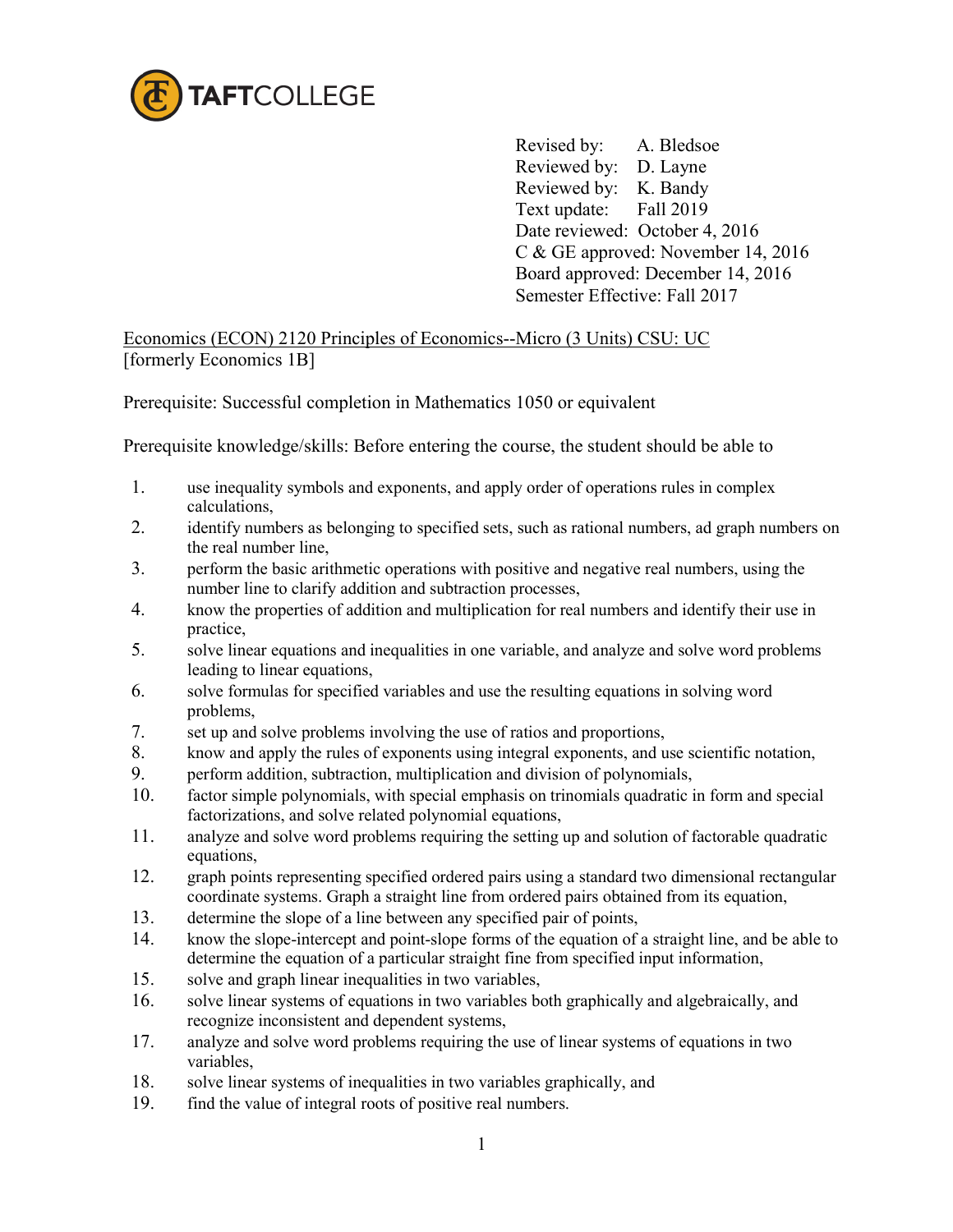

Total Hours: 48 hours lecture

Catalog Description:

This is an introductory course focusing on choices of individual economic decision-makers. Topics include scarcity, specialization and trade, market equilibrium, elasticity, production and cost theory, market structures, factor markets, and market failure. C-ID: ECON 201

Type of Class/Course: Degree Credit

Text:

Miller, Roger L. *Economics Today.* 18th ed., Pearson, 2016.

Taylor, Tomothy, et al. *Principles of Microeconomics 2e*. OpenStax, 2017.

Additional Required Materials: None

Course Objectives:

By the end of the course, a successful student will be able to:

- 1. Utilize the concept of scarcity to explain economic trade-offs, opportunity costs, and rational behavior.
- 2. Calculate and interpret measures of elasticity.
- 3. Demonstrate how markets function and what happens in the presence of market failures.
- 4. Analyze production and costs of the firm.
- 5. Demonstrate how firms attempt to optimize their objectives in response to price signals under a variety of market structures in the short and long-run.

Course Scope and Content:

- Unit I Fundamentals of Economic Thinking
	- A. Scarcity
	- B. Opportunity Costs
	- C. Production Possibilities
	- D. Marginal Analysis
	- E. Rational Behavior
	- F. Positive v. Normative Distinction

Unit II How Markets Operate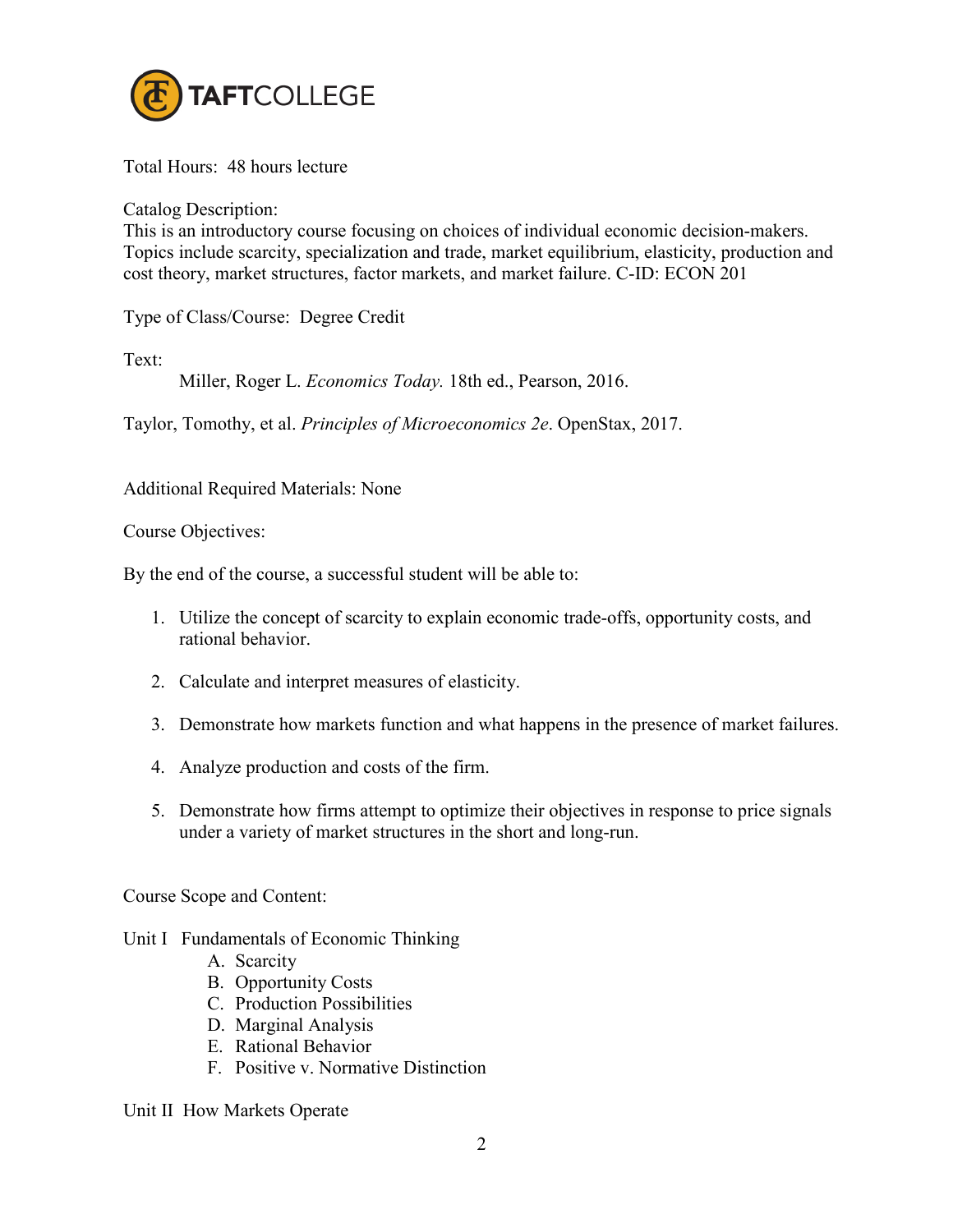

- A. Definition of a market
- B. Factors of production
- C. Supply and demand
- D. Price mechanism
- E. Producer and consumer surplus
- F. Price controls

# Unit III Elasticity

- A. Price elasticity
- B. Elasticity and total revenues
- C. Determinants of the price elasticity of demand
- D. Cross price elasticity of demand
- E. Income elasticity of demand
- F. Price elasticity of supply

# Unit IV Consumer demand

- A. Utility theory
- B. Diminishing marginal utility
- C. Optimizing consumption choices

# Unit V Production and cost in the firm

- A. Introduction to the production function
- B. Marginal and average product
- C. Law of diminishing returns
- D. Explicit and implicit cost
- E. Accounting profit v. economic profit
- F. Total cost, average cost and marginal cost in short-run
- G. Short-run production decisions
- H. Long run average cost curve
- I. Economies and diseconomies of scale

# Unit VI Market structures

- A. Perfect competition
- B. Monopoly
- C. Monopolistic competition
- D. Oligopoly

# Unit VII Introduction to factor markets

- A. Labor demand for a perfectly competitive firm
- B. Market demand for labor
- C. Wage determination in a perfectly competitive labor market
- D. Monopoly in the product market
- E. Utilization of other factors of production

# Unit VIII Market failure and public policy

A. Limits of a price system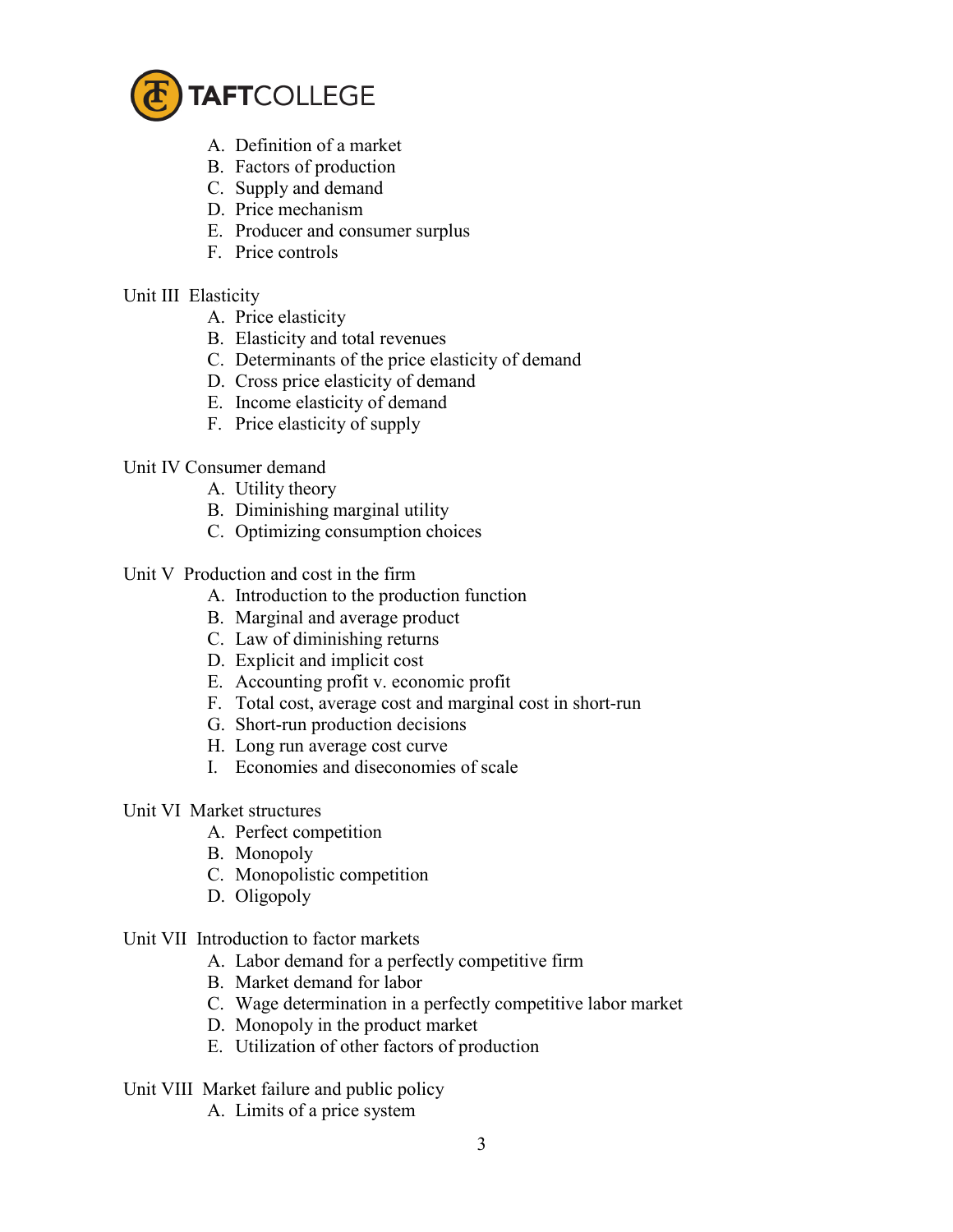

- B. Correcting for externalities
- C. Economic functions of government
- D. Public spending

Unit IX Specialization and gains from trade

- A. Importance of international trade
- B. Comparative advantage
- C. Imports and exports
- D. International competitiveness
- E. Arguments against free trade
- F. Ways to restrict free trade
- G. International trade organizations

Learning Activities Required Outside of Class:

The students in this class will spend a minimum of 6 hours per week outside of the regular class time doing the following:

- 1. Studying class notes
- 2. Answering questions
- 3. Completing required reading
- 4. Preforming problem solving activities or exercises
- 5. Doing written work
- 6. Participating in group projects

Methods of Instructions:

- 1. Lectures<br>2. Demonst
- 2. Demonstrations of sample problems on blackboard<br>3. Assigned problems from the text
- Assigned problems from the text
- 4. Multimedia presentations
- 5. Group explorations
- 6. Case studies and scenarios

#### Method of Evaluation:

- 1. Writing assignments, including:
	- a. written homework from chapters
	- b. group reports
	- c. topic paper written under American Psychological Association (APA) style guide
	- d. chapter critical analysis reflections
	- e. case studies
	- f. scenarios
	- g. simulations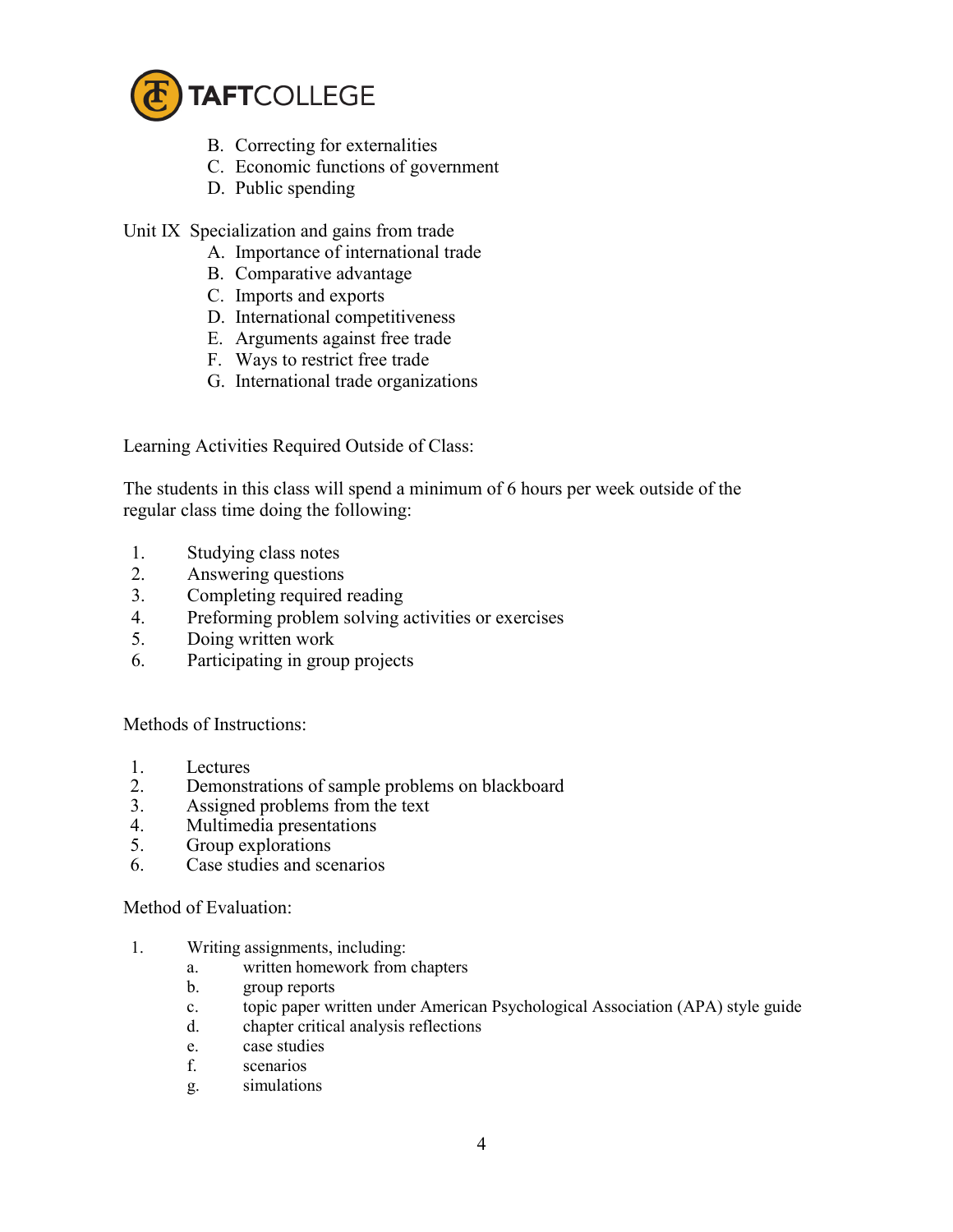

- 2. Problem-solving demonstrations, including:
	- a. exams
	- b. homework problems
	- c. laboratory reports
	- d. case study recommendations and solutions
- 3. Other summative examinations using combinations of:
	- a. multiple choice questions
	- b. matching items
	- c. true/false questions
	- d. short answer questions
	- e. fill in the blank responses
- 4. Participation including:
	- a. role-playing and group activities
	- b. oral presentations and demonstrations
	- c. discussion responses
	- d. scenario reflections
- 5. Projects including:
	- a. multimedia presentations
	- b. business scenario responses
	- c. action plans
	- d. formal written reports
	- e. portfolios
	- f. community service projects
	- g. building new case studies

Supplemental Data:

| TOP Code:                  | 220400: Economics                 |
|----------------------------|-----------------------------------|
| <b>SAM Priority Code:</b>  | E: Non-Occupational               |
| <b>Distance Education:</b> | Online; Offline                   |
| Funding Agency:            | Y: Not Applicable(funds not used) |
| Program Status:            | 1: Program Applicable             |
| Noncredit Category:        | Y: Not Applicable, Credit Course  |